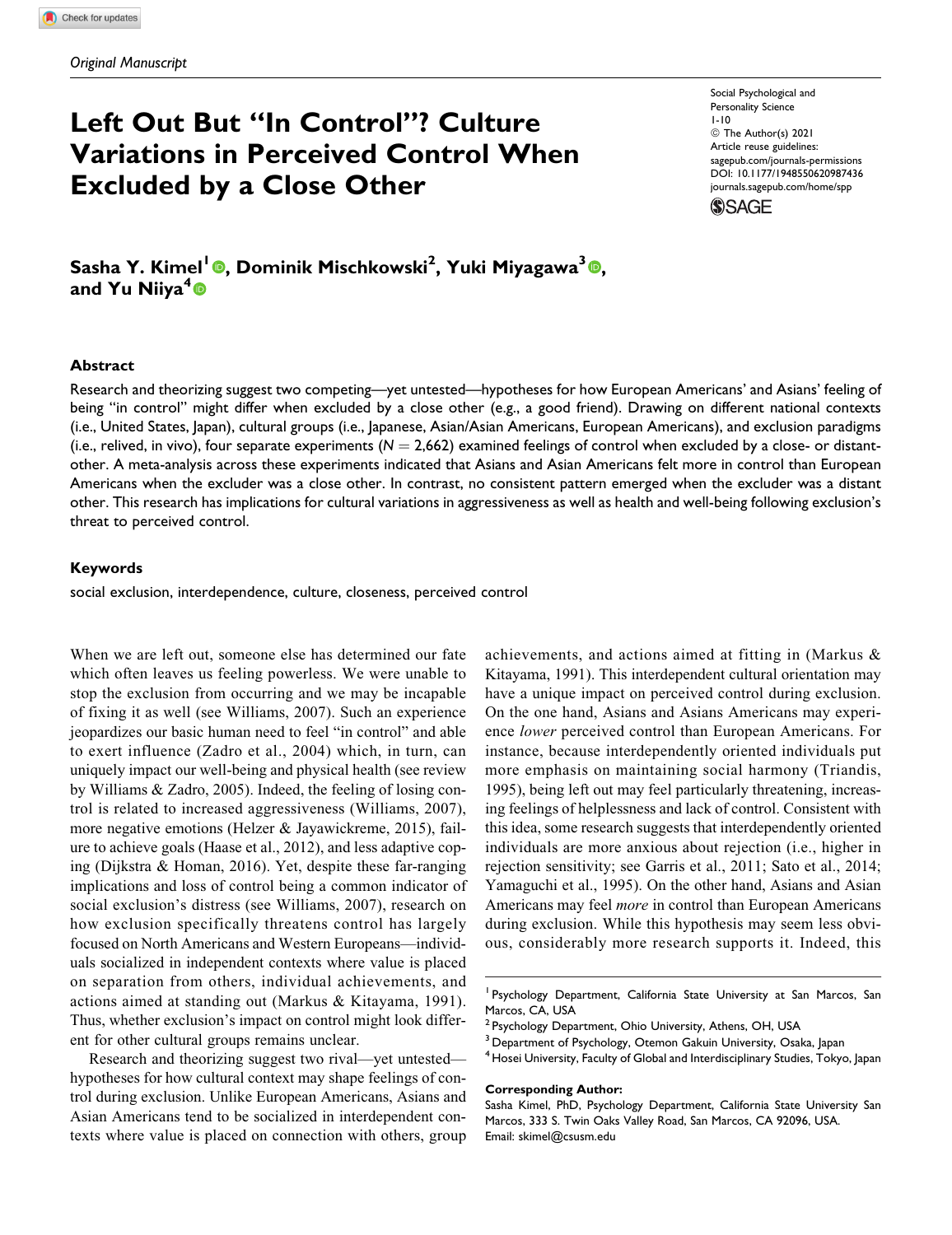research suggests that interdependently oriented individuals may actually be less threatened by exclusion (see Graupmann et al., 2016; Pfundmair, Graupmann et al., 2015; Pfundmair, Aydin et al., 2015; Over & Uskul, 2016), potentially by being better able to call to mind their larger social network (see Uskul & Over, 2017). Yet, despite these conflicting hypotheses, the vast majority of existing research on exclusion that includes both independent and interdependent cultural groups has not specifically focused on perceived control, instead aggregating it with other human needs that are commonly threatened by exclusion (i.e., need for meaningful existence, self-esteem, and belonging; see Graupmann et al., 2016; Pfundmair, Aydin et al., 2015) or removing perceived control from the main analyses entirely (i.e., due to low Cronbach alphas; see Garris et al., 2011; Over & Uskul, 2016). Indeed, using an interdependence measure among a Chinese sample, it appears that just one culture and exclusion study analyzed the control subscale separately, finding no evidence of differences by cultural orientation (Ren et al., 2013). Thus, considerable uncertainty remains around how being left out may differentially shift Asians' and other interdependent groups' sense of control in particular. Consequently, whether loss of control's unique and harmful downstream consequences (see Williams & Zadro, 2005) may look differently for these culture groups also remains unclear.

Whereas two previous studies on exclusion from someone close (e.g., a good friend)—one involving Secular- and Orthodox-Jews, and the other, farmers and herders—found no differences in overall levels of threat between the independently and interdependently oriented groups (Uskul & Over, 2014; Yaakobi & Williams, 2016), cultural differences in feelings of control specifically may become particularly pronounced in either direction. Asians and Asian Americans may either feel *especially less* or *especially more* in control than European Americans because, here again, an interdependent orientation is likely to have a unique impact on perceived control when the exclusion originates from someone close. Indeed, interdependently oriented individuals tend to attach considerably greater importance to maintaining harmonious relationships with close others and members of their own group (Markus & Kitayama, 1991). As such, Asians and Asians Americans may feel especially helpless and out of control in the face of ruptured harmony with someone they feel close to. Providing some support for this first hypothesis, Japanese reported more negative emotions than European Americans in the wake of exclusion from members of their own group (e.g., those that shared their same race/ethnicity, nationality, gender and university; see Kimel et al., 2017, Study 2). Alternatively, Asians and Asian Americans may feel especially more "in control" given that both parties in such contexts are likely to be particularly motivated to repair close relationships (see Sato et al., 2014). Consistent with this latter hypothesis, unlike interdependently oriented individuals, past research indicates that independently oriented individuals intended to aggressively confront the excluder they felt close to (see Pfundmair, Graupmann et al, 2015, Study 1). Although such acts of aggression might provide a momentary sense of control (Tedeschi, 2001), they are likely to further damage a close relationship (see Downey et al., 1998) and, in turn, ultimately leave one feeling powerless over their ability to fix it. However, since the existing research on culture differences in exclusion from close others has not explicitly examined perceived control, considerable uncertainty remains. While interdependently rather than independently oriented groups tend to be less threatened by exclusion from strangers (Fiske & Yamamoto, 2005; Uskul & Over, 2014), we had no a priori predictions for how exclusion from less-close individuals would impact perceived control across cultures, as we assumed substantial variability in the nature of these relationships (i.e., ranging from individuals one will never see again and thus have no chance of repairing the relationship with to those one is likely to interact with often going forward).

## **Overview of Experiments**

In order to test these competing predictions, we conducted four high-powered experiments and a meta-analysis across these experiments. Specifically, because previous research suggests that exclusion can easily be relived (Chen et al., 2008) and can provoke responses comparable to exclusion created in vivo (see Pickett et al., 2004), Studies 1a–2 assigned participants to recall and write about a past experience of exclusion from either someone they felt close to (e.g., a good friend) or not close to (e.g., a stranger, acquaintance). Study 3 used an adapted version of the bogus personality feedback paradigm for evoking exclusion (see Twenge et al., 2007)—an in vivo approach that not only allowed for conceptual replication but also for a standardization of the exclusion experience across cultures. By asking all participants to select someone of both the same gender and race/ethnicity as themselves, Study 3 also sought to both increase the perception of the excluder as a member of one's own group while reducing the potential construal of the exclusion as race-based discrimination. Finally, Studies 1b–3 attempted to more fully capture perceived control during exclusion by expanding the measure.

In all experiments, we examined cultural differences by focusing on Asians and European Americans since these individuals are from sociocultural contexts where differences in interdependent orientation have been most thoroughly documented (e.g., Kitayama & Uchida, 2005). More specifically, in comparison to European Americans, in Study 2, we examined the effects among Japanese individuals living in Japan and because differences in interdependence extend to Asians living in North America (e.g., Kim et al., 2008), in Studies 1a, 1b, and 3, we examined them among Asians/Asian Americans<sup>1</sup> living in the United States. In Table 1, we summarize the main methodological differences between these four experiments.

## **Methods**

We report how sample size was determined plus all excluded data, manipulations, and measures (Simmons et al., 2011).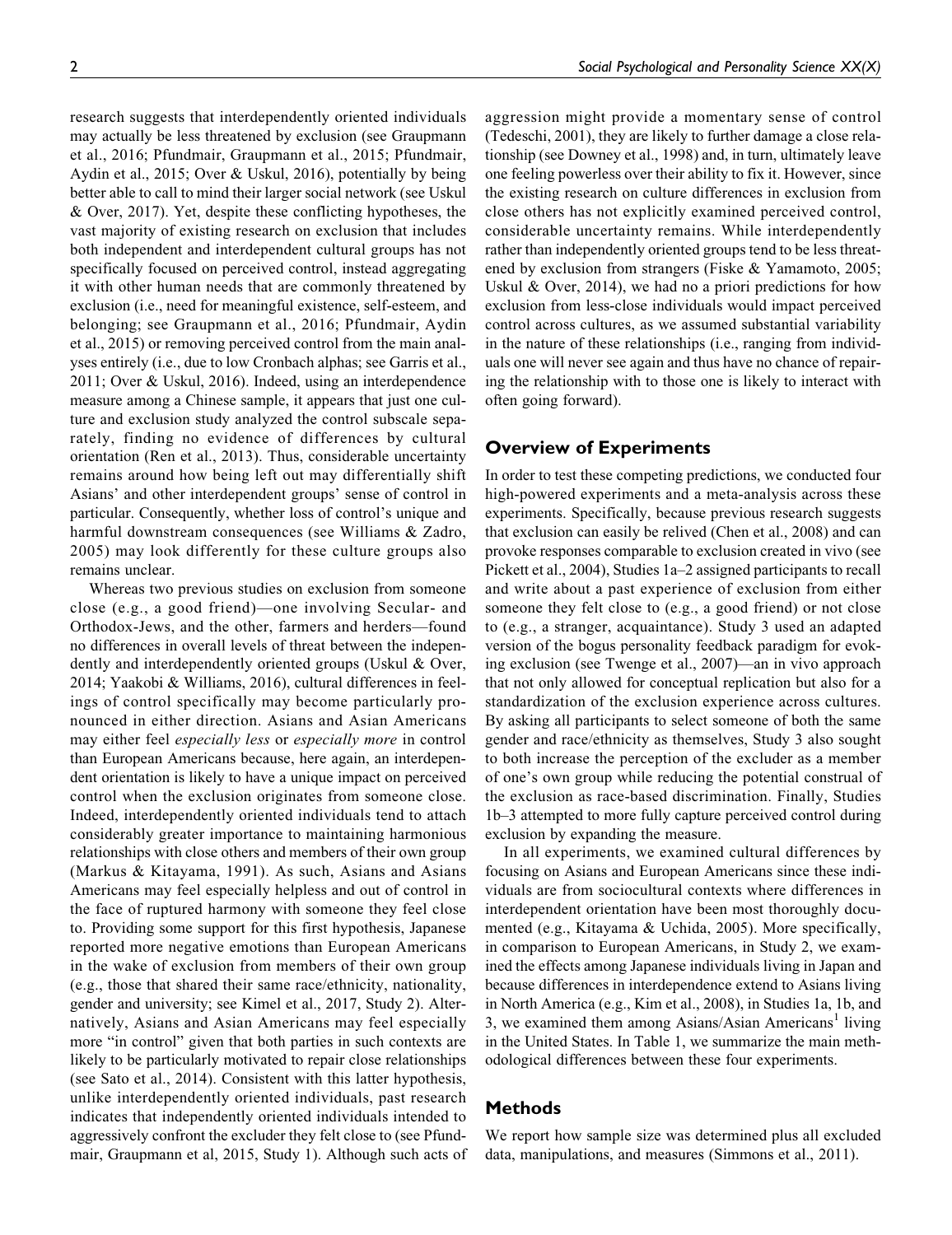|          | Cultural groups       |                                               |                    |        | Setting            | Exclusion<br>manipulation |            | Control<br>measure |   | Excluder's identity |                |
|----------|-----------------------|-----------------------------------------------|--------------------|--------|--------------------|---------------------------|------------|--------------------|---|---------------------|----------------|
|          | European<br>Americans | Asians/Asian<br>Americans<br>in United States | apanese in<br>apan | Online | Large<br>classroom | Recall                    | In<br>vivo | 3-item 8-item      |   | Same<br>race        | Same<br>gender |
| Study la | X                     | X                                             |                    | x      |                    | x                         |            | x                  |   |                     |                |
| Study Ib | х                     | X                                             |                    | X      |                    |                           |            |                    | х |                     |                |
| Study 2  | x                     |                                               | X                  |        | x                  | х                         |            |                    | x |                     |                |
| Study 3  | X                     | X                                             |                    | x      |                    |                           |            |                    |   | X                   | х              |

**Table 1.** Summary of the Primary Methodological Differences Between the Four Experiments.

#### *Participants*

A power analysis determined that 787 participants are needed for an analysis of variance (ANOVA) with interactions and an 80% chance to observe a between subjects effect of small size  $(f = .10)$ . Far exceeding this number, we recruited 3,220 participants across our four experiments. Furthermore, to determine the sample size needed for each study, we conducted a comprehensive review of similar research which, to the best of our knowledge, suggested that only one previous paper had examined cultural differences in terms of close- versus distantother exclusion specifically (see Uskul & Over, 2014). This study found a medium to large effect yet, given that the impact on perceived control was not examined, we decided to err on the conservative side and assume a small to medium size effect  $(f = .20)$ . Running the power analysis described above with this effect size indicated that 199 participants were needed. To satisfy this criterion while accounting for potential data exclusion due to the attention checks, we recruited the following number of participants per study: (1) Study 1a: 175 Asians/Asian Americans, 285 European Americans; (2) Study 1b: 393 Asians/Asian Americans, 701 European Americans; (3) Study 2: 296 Japanese, 281 European Americans; and (4) Study 3: 239 Asians/Asian Americans, 850 European Americans.<sup>2</sup>

We conducted Studies 1a, 1b, and 3 via online platforms hosted in the United States, using four different methods: (1) a volunteer laboratory called Digital Lab for the Social Sciences that is suggested to be equally or more representative than comparable services (e.g., Amazon's MTurk) and, importantly, to have respondents who are more naive about psychological methods (Strange et al., 2019); (2) a similar, yet separate, volunteer laboratory of general (i.e., mostly nonstudent) participants, hosted by a university the lead author was affiliated with; (3) two different pools of students participating for credit in their psychology classes, one at an elite private university in the Northeastern United States and one at a public university on the U.S. West Coast; and (4) LISTSERVS across the United States specifically for Asians (e.g., Asian American Association). Unless otherwise noted, participants were entered into drawings for \$50 gift cards. Recruitment method did not influence the main results (see Supplemental Online Material [SOM] Table 1). In Study 2, we administered paper-andpencil packets to large psychology classes (approx. 100 people) as part of an optional class activity at a university in the Kansai area of Japan and a university in the U.S. Midwest.

Across all four experiments, we excluded participants for failing at least one of two attention checks (i.e., items embedded in the measures below that required a specific numeric response). In Studies 1a–2, we additionally excluded participants for leaving the writing manipulation blank, failing to recall exclusion from a close- or distant-other, or writing about a non-exclusion event (e.g., failing an exam). Finally, in Study 3, we additionally excluded participants for suspecting that the exclusion feedback was fake and for not selecting someone of the same race/ethnicity as requested—we wanted to rule out the possibility that such a mismatch could evoke Asian/Asian Americans' perception that the exclusion was due to race-based discrimination. In Table 2, we present the breakdown of exclusion by study for each of these criteria.

In this same table (Table 2), we also report final sample sizes and demographics by study and cultural sample. In Studies 1a, 1b, and 3, European Americans were significantly older than the Asian population,  $F(1, 373) = 52.86$ ,  $p < .001$ ,  $\eta_p^2 = .12$ ;  $F(1, 918) = 148.63$ ,  $p < .001$ ,  $\eta_p^2 = .14$ ; and  $F(1, 888) = 134.68, p < .001, \eta_p^2 = .13$ , while, in Study 2, the pattern was reversed,  $F(1, 435) = 11.50, p = .001, \eta_p^2 = .03$ . See online material for the sociodemographic breakdown of the Asians/Asian American population (i.e., by specific ethnic origin and connection to United States; SOM Table 2) and for analyses controlling for both age (SOM Table 3) and gender (SOM Table 4), neither of which substantially changed the main results.

#### *Procedure*

Following ethics board stipulations (IRB 16-0067 & 18-X-321), participants provided consent, were debriefed and could decline responding to any measure. We introduced Studies 1a–2 as about Visualizing Past Experiences and participants spent 5 minutes deeply bringing to mind and writing about exclusion from either a close- or distant-other (randomly assigned). $3$  Studies 1b and 2 made various improvements (e.g., to strengthen the manipulation, asking participants to indicate their relationship to the excluder *before* the writing began), while, to facilitate a private experience in a large classroom setting with pencil-and-paper packets, Study 2 instructed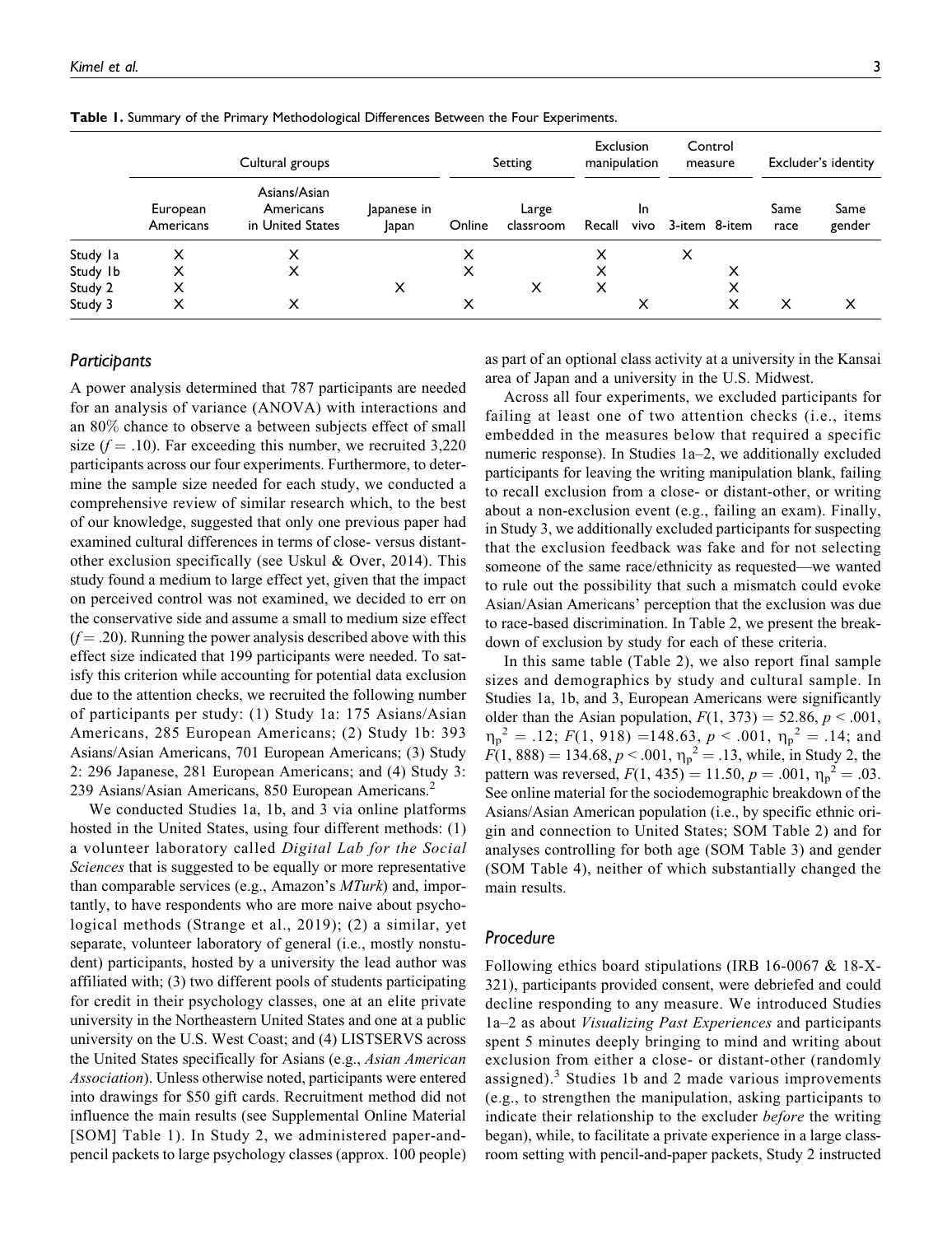|          |                            |                                                                                          |                         |                |               |        | Final sample           |     |                                                     |                                  |
|----------|----------------------------|------------------------------------------------------------------------------------------|-------------------------|----------------|---------------|--------|------------------------|-----|-----------------------------------------------------|----------------------------------|
|          |                            | Breakdown of data exclusion criteria by order applied                                    |                         |                |               | Asian  |                        |     | European American                                   |                                  |
|          | . Failing attention checks | 2. Lack of engagement with 3. Knowing relationship 4. Mismatched<br>writing manipulation | feedback was fake       | race/ethnicity |               | Gender | Age                    |     | Gender                                              | Age                              |
|          | n [approx. %]              | n (by condition) [approx. %]                                                             | n [approx. %]           | n [approx. %]  |               |        |                        |     | n Approx. % female M [SD] n Approx. % female M [SD] |                                  |
| Study la | 34                         | 51 (24 close, 27 distant)                                                                |                         |                | $\frac{4}{3}$ | 65%    | 22.83                  | 232 | 69%                                                 | 34.48                            |
| Study Ib | ত্ত<br>১৯                  | 08 (31 close, 77 distant)<br>[12%]                                                       |                         |                | 331           | 64%    | [6.99]<br>23.32        | 596 | 67%                                                 |                                  |
| Study 2  | 57<br>57                   | 83 (21 close, 62 distant)<br>$[10\%]$                                                    |                         |                | 226           | 57%    | [6.88]<br> 9.38        | ีลิ | 65%                                                 | 18.35<br>57.29<br>18.89<br>18.01 |
| Study 3  | 10%]<br>67                 | [16%]                                                                                    | $\overline{\mathbf{C}}$ | ĝ,             | $\frac{1}{6}$ | 64%    | $\frac{[1.23]}{20.57}$ | 737 | 60%                                                 | $\frac{[1.81]}{38.4}$            |
|          | [6%]                       |                                                                                          | $[1\%]$                 | [10%]          |               |        | 6.40                   |     |                                                     | [19.62]                          |

**Table 2.**

Breakdown of Data Exclusions and Sociodemographics by Study.

Table 2. Breakdown of Data Exclusions and Sociodemographics by Study

participants to spread out and not to look at their neighbor's responses.

We introduced Study 3 as about Personality and Relationships. Here, we slightly modified the well-established future alone procedure for evoking exclusion (see Twenge et al., 2007) by adapting it to an online context (e.g., adding animated "processing icons" to bolster the perceived validity of participants' results) and including close- and distant-other conditions. Consistent with previous versions of the paradigm, participants completed an actual measure of extraversion (though, in this case, we used Eysenck, 1959) and received their extraversion score. This approach was intended to bolster the believability of their relationship results which followed. Next, participants indicated a close- or distant-other (again, randomly assigned) of their same gender and race/ethnicity who they interacted with fairly often and had neutral/positive feelings about. They then completed 12 items (e.g., "This person smiles a lot around me"; "This person seems irritable around me") allegedly assessing how their relationship with this individual would change over time. Also consistent with previous versions of this paradigm, in each case, participants' bogus relationship results indicated that they had overestimated how much the selected individual liked them, and furthermore, that this person would grow increasingly distant from them.

## *Measures and Materials*

All materials for experiments reported here have been made available on the Open Science Framework [\(https://osf.io/](https://osf.io/mzde6/?view_only=9a0c60af9f2944e8b1f71756864a92d5;) [mzde6/?view\\_only](https://osf.io/mzde6/?view_only=9a0c60af9f2944e8b1f71756864a92d5;)=[9a0c60af9f2944e8b1f71756864a92d5;](https://osf.io/mzde6/?view_only=9a0c60af9f2944e8b1f71756864a92d5;) data and syntax available on request). For the Japanese arm of this study, two of the paper's authors who are fluent in English and Japanese forward-and-back translated the materials into Japanese, including one back-translating without seeing the original English version. In addition to filler items intended to bolster the cover stories, participants completed the following main measures:<sup>4</sup>

*Manipulation check.* We assessed participants' level of closeness to the excluder by asking on a scale from 1 (not at all close) to 7 (very close): "Prior to this event, how close did you feel to this person?" In Study 3, we assessed level of closeness before receiving the exclusion feedback.<sup>5</sup>

*Perceived control during ostracism.* In Study 1a, we assessed perceived control during exclusion with a 3-item subscale (e.g., I *felt powerful*; European American:  $\alpha = .79$ ; Asian/Asian American  $=$  .72) from a larger standard scale by van Beest and Williams (2006) assessing threats to human needs during exclusion.

To more comprehensively assess control, Studies 1b–3 included an additional 5-item measure of perceived control during exclusion (van Beest & Williams, 2006; e.g., I had the feeling that I could influence the direction of the situation), while Study 3 assessed control in terms of the relationship specifically (e.g., I had the feeling that I could influence the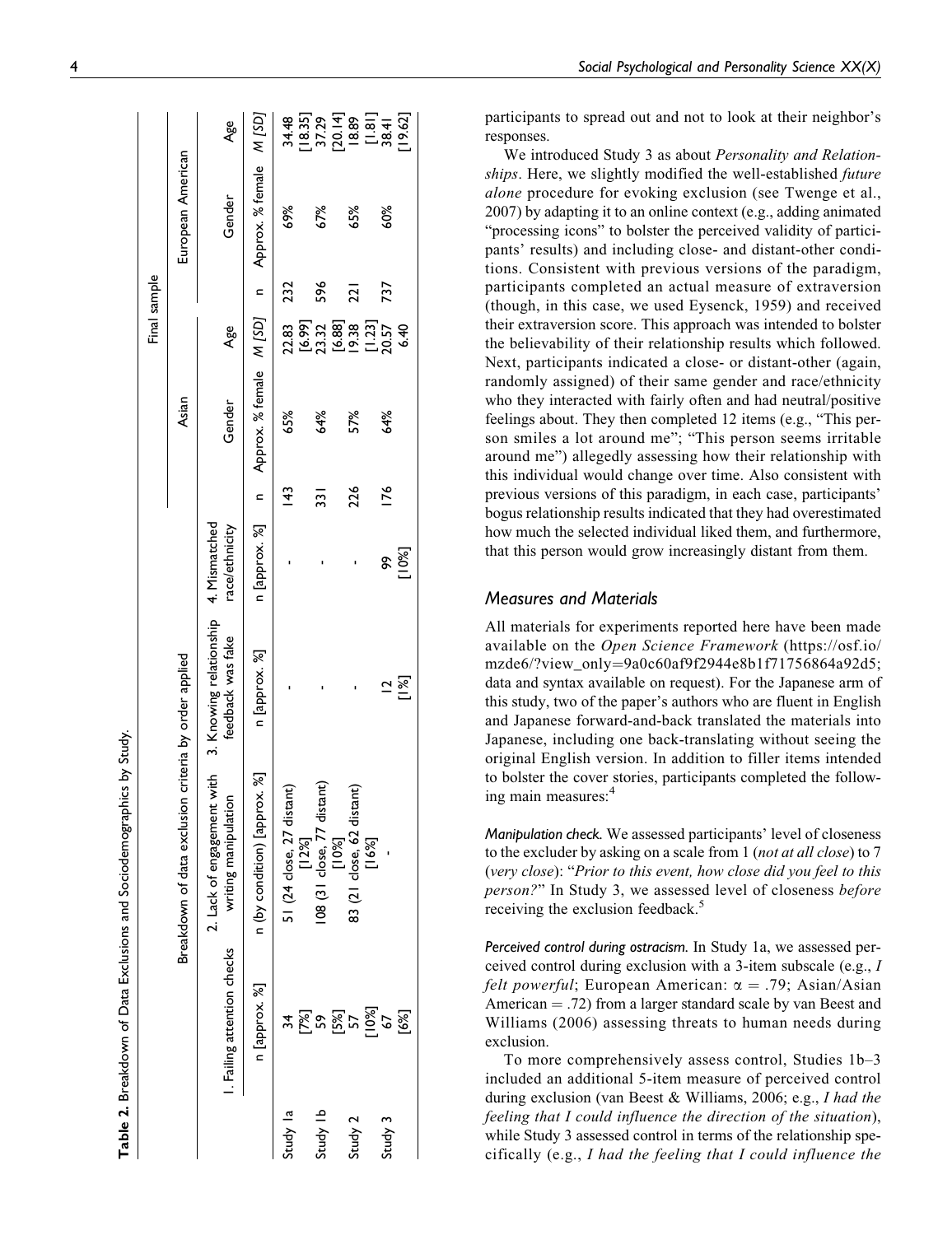**Table 3.** Manipulation Check: Perceived Closeness.

|          | Main Effect of Condition |                             | <b>Close Other Condition</b> |       | Distant Other Condition |            |  |  |
|----------|--------------------------|-----------------------------|------------------------------|-------|-------------------------|------------|--|--|
|          |                          | $\eta_{\sf p}^2$            | M [95% CI]                   | SD    | M [95% CI]              | SD<br>1.35 |  |  |
| Study la | $937.19***$              | ا7.                         | 6.01<br>[5.82, 6.19]         | 1.29  | 1.85<br>[1.66, 2.04]    |            |  |  |
| Study Ib | $1633.98***$             | .63                         | 5.81<br>[5.68, 5.94]         | 1.39  | 2.10<br>[1.97, 2.23]    | .4         |  |  |
| Study 2  | $512.98***$              | .54<br>5.57<br>[5.38, 5.76] |                              | I.55  | 2.39<br>[2.19, 2.59]    |            |  |  |
| Study 3  | 527.30***                | .37                         | 5.08<br>[4.95, 5.21]         | 40. ا | 2.93<br>[2.80, 3.06]    | 1.43       |  |  |

\*\*\* $p < .001$ .

**Table 4.** Perceived Control During Ostracism.

|                       | Close other                                          |     |                                   | Distant other |                                   |     |                               |     |         |                  |           |                  |                            |                  |
|-----------------------|------------------------------------------------------|-----|-----------------------------------|---------------|-----------------------------------|-----|-------------------------------|-----|---------|------------------|-----------|------------------|----------------------------|------------------|
|                       | Asian                                                |     | European American                 |               | Asian                             |     | European American             |     | Culture |                  | Condition |                  | Culture $\times$ condition |                  |
|                       | $M$ [95% CI] SD                                      |     | M [95% CI]                        | SD            | M [95% CI] SD                     |     | M [95% CI]                    | SD  | F       | $\eta_{\rm p}^2$ | F         | $\eta_{\rm p}^2$ |                            | $\eta_{\sf p}^2$ |
| Study la              | 1.86.<br>[1.66, 2.05]                                | .92 | 1.57 <sub>b</sub><br>[1.42, 1.72] | .78           | 1.58 <sub>b</sub><br>[1.39, 1.77] | .66 | $1.74_{a,b}$<br>[1.59, 1.89]  | .90 | .53     | .001             | .39       | .001             | $6.28*$                    | .02              |
| Study Ib<br>(z-score) | .20 <sub>2</sub><br>[.07, .33]                       | .92 | $-.10b$<br>$[-.21, .002]$         | .84           | $-.01b$<br>$[-.15, .14]$          | .90 | $-.02h$<br>$[-.12, .08]$      | .94 | $6.36*$ | .01              | 1.01      | .001             | $5.62*$                    | 0۱.              |
| Study 2               | .10 <sub>2</sub><br>$(z\text{-score})$ $[-.07, .26]$ | .86 | $-.03_{\rm a,b}$<br>$[-.18, .12]$ | .95           | $.07_{a,b,+}$<br>$[-.09, .23]$    | .85 | $-.17_{b,+}$<br>$[-.36, .01]$ | .84 | 4.67*   | .01              | 1.06      | .002             | .46                        | ا 00.            |
| Study 3<br>(z-score)  | $.24_{a,+}$<br>[.06, .42]                            | .82 | $.07_{a,+}$<br>$[-.02, .16]$      | .82           | $-.32b$<br>$[-.50, -.14]$         | .82 | $-.06c$<br>$[-.15, .03]$      | .9۱ | .42     | < 001            | 22.97***  | .03              | $8.81**$                   | .١٥              |

*Note*. Means in each row that share subscripts do not differ significantly at p < .05 while means that share + are marginally significant. \**p* < .05, \*\* *p* < .01, \*\*\**p* <.001.

direction of **the relationship**). Because the number of Likertscale anchors varied between the 3-item (1 [do not agree] to 5 [agree]) and 5-item measures (1 [do not agree] to 7 [agree]), z-scores were created for each of these measures within each study separately and the two scores were then averaged to form a combined 8-item measure of perceived control. This measure also showed sufficient reliability across different studies and cultural samples (i.e., European American:  $\alpha = .81-.87$ ; Asian/Asian American:  $\alpha = .82-.84$ , Japanese:  $\alpha = .69$ ).

*Generalized perceived control.* In Studies 1b–3, we also assessed general levels of control prior to the manipulation using the same 3-item subscale described above yet adapting it to general feelings (i.e., In general, how do you feel? 1 [not at all] to 5 [very much]). Generalized perceived control was internally consistent (European American:  $\alpha = .73-.79$ ; Asian/Asian American:  $\alpha = .79-.80$ ; Japanese:  $\alpha = .76$ ) and controlling for did not substantially change results (see SOM Table 9).

## **Results**

Using Bonferroni correction, we adjusted significance levels to reduce Type-1 error inflation when conducting multiple *post hoc* tests. Furthermore, given potential threats to  $F$  test robustness with unequal sample sizes, we calculated variance ratios

(i.e., by dividing the value of the largest variance of the groups by the smallest) and confirmed that these ratios were less than 1.5—a cutoff suggested by a recent paper using a Monte Carlo simulation and considerably more restrictive than previously recommended maximums of three (see Blanca et al., 2018).

#### *Manipulation check*

We confirmed the effectiveness of the close- versus distantother contrast in the exclusion manipulation by conducting 2 (Relationship with excluder: close vs. distant)  $\times$  2 (Culture: European American vs. Asian/Asian American or Japanese) ANOVAs in each of the four experiments (see Table 3). As expected, participants in the close other condition felt closer to the excluder than participants in the distant other condition. Cultural background did not moderate this effect: In Studies 1–2, the Relationship  $\times$  Culture interactions,  $Fs = .14–1.59$ , and main effects of culture,  $Fs = .01-3.56$ , were nonsignificant,  $ps > .05$ . In Study 3, while the Relationship  $\times$  Culture interaction was not significant,  $F = 1.07$ , there was a main effect of culture with Asians/Asian Americans feeling closer to the excluder than European Americans ( $M = 4.28$ ,  $SD = 1.97$  vs.  $M = 3.96$ ,  $SD = 1.72$ ),  $F(1, 909) = 6.21$ ,  $p = .01$ ,  $\eta_p^2$  < .01. Controlling for the different degree of closeness which Asian Americans and European Americans felt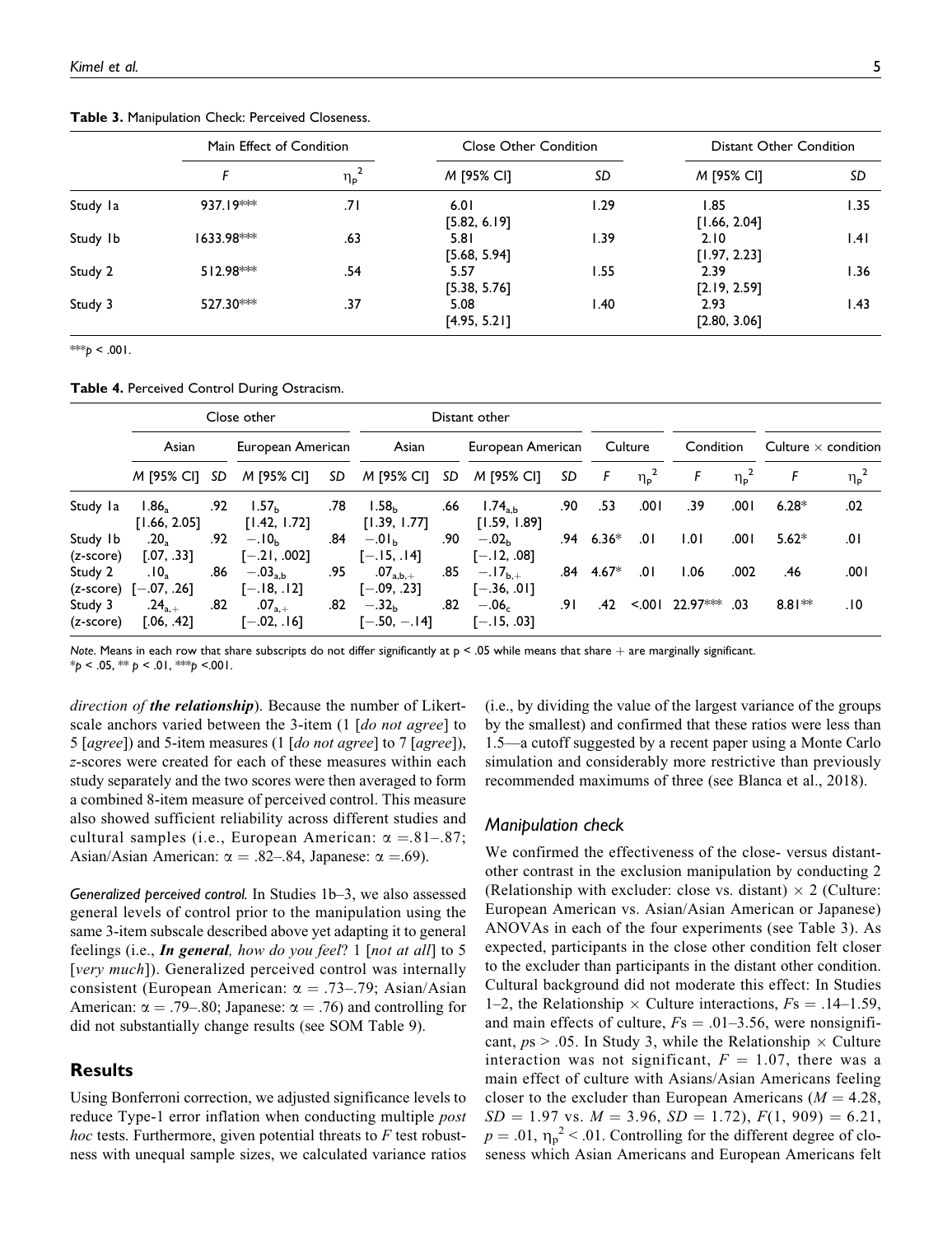with the excluder in Study 3 did not substantially change results (see SOM Table 10).

#### *Perceived Control During Ostracism*

See Figure 1 for means and standard errors of cultural variations in perceived control during exclusion from a close and distant other in each of the four experiments.<sup>6</sup> For the effect of culture on perceived control during exclusion by a close other, see the upper panel. Furthermore, see Table 4 for full statistics of culture effects in each condition, separately by experiment. To integrate our findings across experiments, we conducted a random effects meta-analysis (Borenstein et al., 2009) and compared perceived control between Asians/Asian Americans and European Americans. The meta-analysis showed that Japanese and Asian/Asian Americans reported more control than European Americans when excluded by a close other, Hedge's  $g = 0.27$ ,  $SE = 0.06$ ,  $z = 4.51$ ,  $p < 0.01$ ,  $95\%$  CI = [0.15, 0.38]. Follow-up analyses indicated no significant heterogeneity across the four experiments in the sizes of culture effects on perceived control during exclusion,  $Q = 2.08$ ,  $df = 3$ ,  $p = .556$ , suggesting that—regardless of study—Asians/Asian Americans relative to European Americans showed similar levels of perceived control when excluded by a close other. In contrast, in the distant other exclusion condition, the random effects meta-analysis indicated that there was no cultural difference in perceived control, Hedge's  $g = -0.05$ ,  $SE = 0.12$ ,  $z = -0.42$ ,  $p = .68$ ,  $95\%$  CI = [-0.28, 0.18]. However, follow-up analyses revealed significant heterogeneity in effect sizes across experiments,  $Q = 10.73$ , df  $=$  3,  $p = .013$ , suggesting that some unmeasured moderator might explain the effects in this condition.

Finally, we conducted a subgroup analysis (e.g., Borenstein et al., 2009) to compare the sizes of culture effects on perceived control between the close and distant other conditions. As expected, the difference in culture effect sizes between conditions was significant, Hedge's  $g = 0.32$ , SE of difference  $= 0.13, z = 2.39, p = .017$ . These results suggested that Asian/ Asian Americans experienced a higher level of perceived control during exclusion than European Americans and that this effect was particularly pronounced when the exclusion perpetuator was a close other.

## **Discussion**

Japanese and Asians/Asian Americans experienced higher perceived control than European Americans when socially excluded by someone they were close to (e.g., a good friend). This pattern was confirmed in four highly powered experiments involving different national contexts (i.e., United States and Japan), cultural groups (i.e., European Americans, Asian/ Asian Americans, and Japanese), and exclusion paradigms (i.e., relived and evoked). A random effects meta-analysis conducted across the experiments lent support for this overall pattern. In contrast, when the excluder was someone one did not feel close to (e.g., an acquaintance or stranger), the results were

inconsistent across studies. Moreover, while we found cultural differences in perceived control when exclusion was from someone close to them, consistent with previous research (Uskul & Over, 2014; Yaakobi & Williams, 2016), no cultural differences emerged when examining overall levels of threat within this same condition.

Compared to European Americans, Japanese living in Japan and Asians/Asian American living in the United States indicated more control when excluded by someone close to them. At first glance, this may be surprising given research and theorizing suggesting that interdependently orientated groups are particularly concerned with maintaining close bonds (Markus & Kitayama, 1991) as well as adjusting themselves to situations (i.e., secondary or harmony control) rather than influencing them (i.e., primary control, see Morling & Evered, 2006). However, growing evidence suggests that interdependently oriented individuals may actually be less threatened by exclusion (see Graupmann et al., 2016; Over & Uskul, 2016; Pfundmair, Aydin et al., 2015; also see Uskul & Over, 2017), and moreover, research also suggests that exerting control over situations may still be the preference in interdependent cultures (Yamaguchi, 2001). Furthermore, unlike independently oriented individuals' aggressive intentions toward close others who exclude them (see Pfundmair, Graupmann et al, 2015, Study 1), interdependently oriented groups may feel more *in control* by instead considering subtle control strategies that are common in Asian contexts and that are particularly effective for maintaining harmonious relationships (see Park et al., 2018; Sawaumi et al., 2015; Yamaguchi, 2001). This may involve hiding attempts to exert influence over the excluder (e.g., giving them compliments, i.e., indirect control) or, consistent with theorizing that interdependent groups may be buffered from exclusion by bringing to mind their other relationships (see Uskul & Over, 2017), asking friends and family members to repair their relationship with the excluder on their behalf (i.e., *proxy control*). Interdependent cultural group's sense of control may be especially strong within close relationships since such relationships are likely to provide more insight into which subtle strategy is best suited for repairing it.

Interestingly, when the excluder was not a close other, results were inconsistent across studies. Degree of closeness to the excluder nor intensity of the exclusion experience explained this inconsistency since there were no study by culture interactions in the distant other condition (see SOM Table 11). However, it is possible that an unmeasured moderator might explain the effects, such as the extent to which one expects to interact with the non-close excluder going forward and, thus, feels able to repair that relationship. While most of the present studies either indicated no cultural differences in this distant other condition or that effects were in the opposite direction, the experiment conducted in Japan and the United States (Study 2) showed the same pattern as the close other condition. Specifically, here, Japanese participants reported more perceived control relative to European Americans. Unlike the other studies which compared Asian/Asian Americans with European Americans and, thus, held the larger sociocultural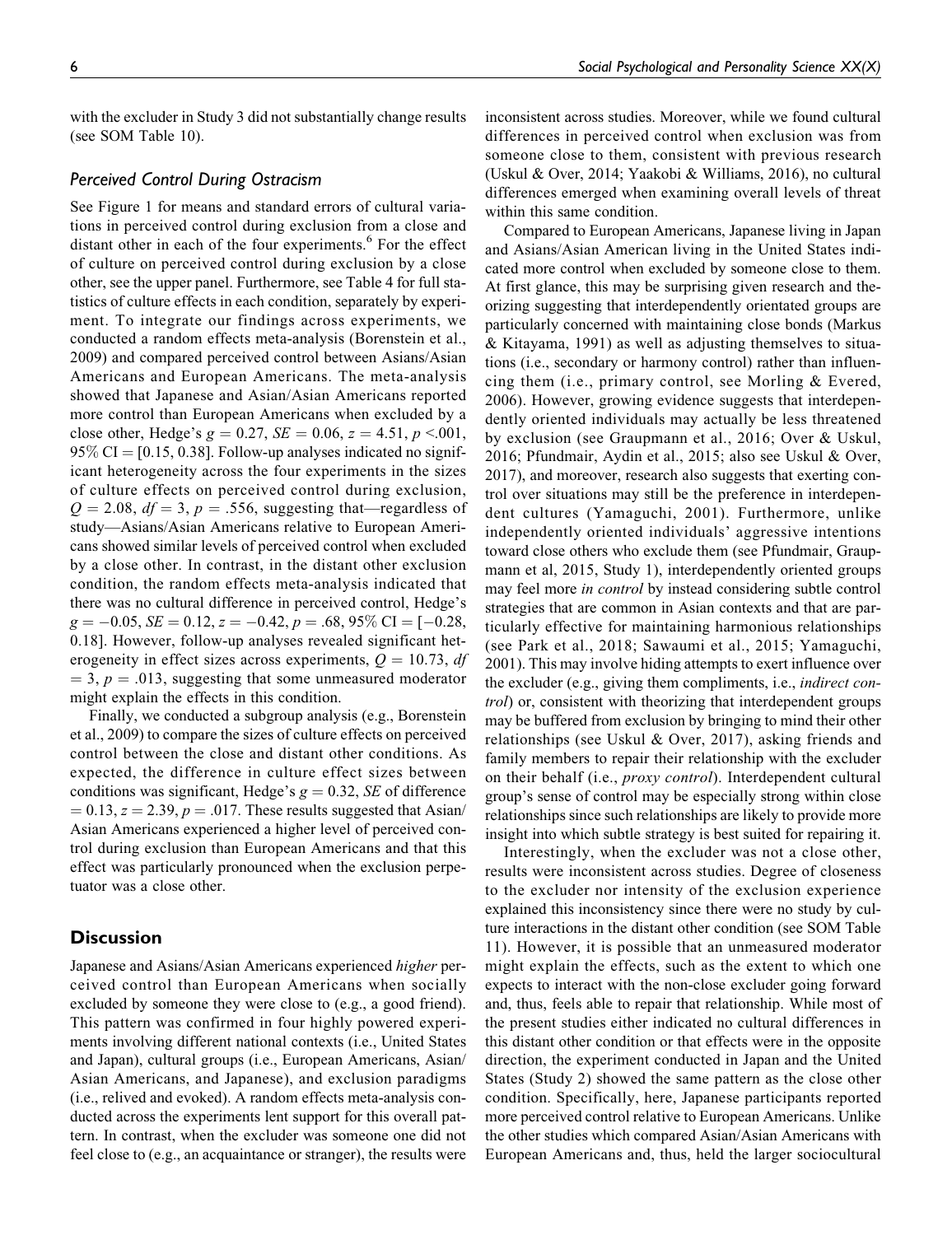

**Figure 1.** Culture and condition differences in perceived control during ostracism. *Note.* For visualization purposes only, we transformed Study 1a into *z*-scores to make it comparable with the other studies. Error bars represent one *SE*.

context somewhat constant, the Japanese participants were not living within the same context as European Americans. Thus, it is especially possible that some other cultural difference (e.g., economic) or other cultural dimension may be responsible for this pattern of results. For instance, even when the relationship with the excluder is not close, participants in Japan might still believe they have relatively high control since relationships in this cultural context tend to be particularly durable, and there are few opportunities—for all parties involved—to build new

relationships (i.e., low relational mobility; Thomson et al., 2018; Yuki & Schug, 2012).

## *Limitations and Future Directions*

We believe that a strength of our studies is our inclusion of different cultural groups, cultural contexts, and recruitment methods. However, our results using these samples should also be interpreted in light of some limitations. For instance, although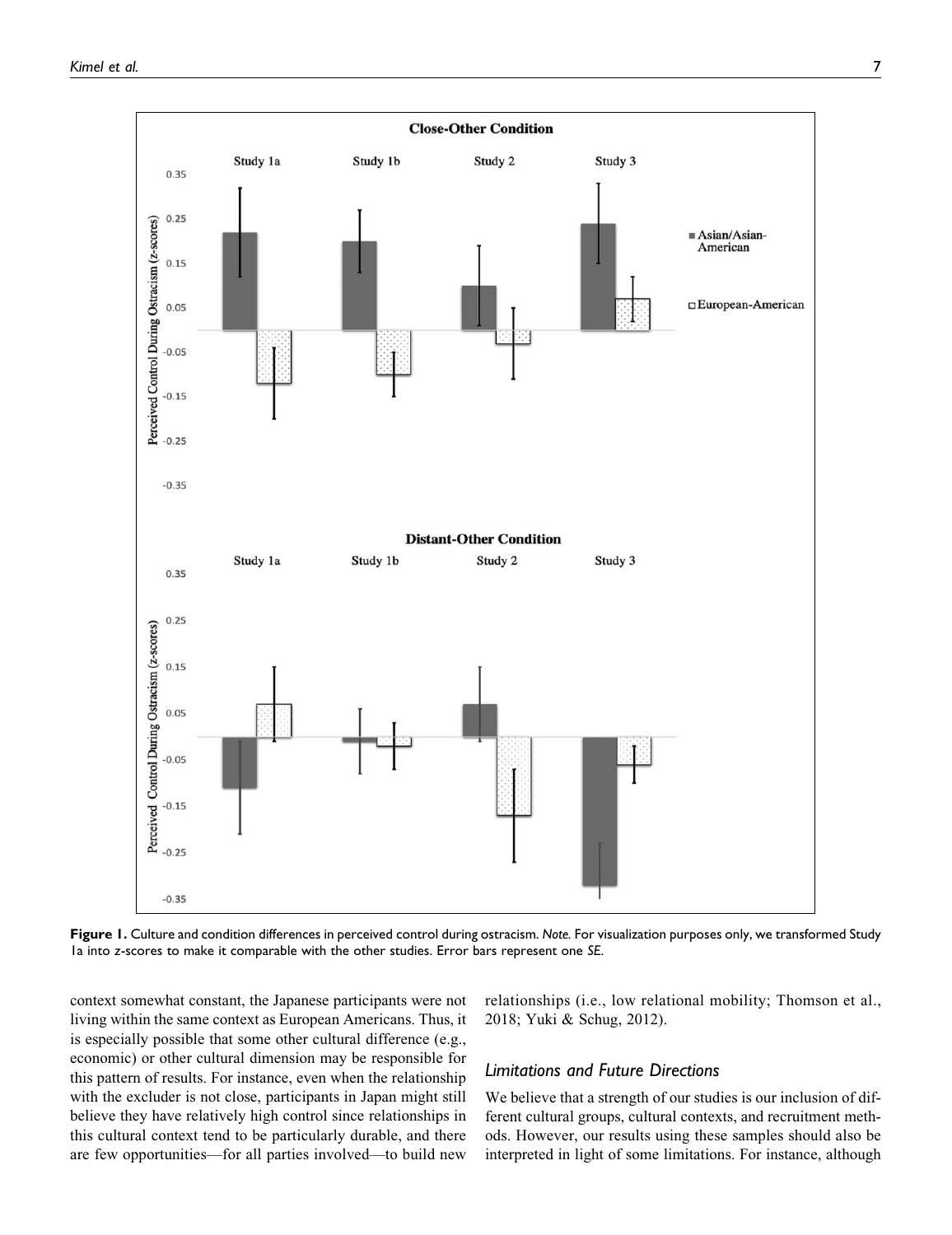the online volunteer laboratories used in many of our experiments are more representative than traditional psychological samples that either rely on undergraduate students or Amazon's MTurk (Strange et al., 2019), our samples are still not representative of European Americans and Asians/Asian Americans in the United States. Moreover, it is important to keep in mind that the majority of our Asian sample was East Asian, and thus, our results may not generalize to other Asian cultural groups (e.g., South East Asian) or to interdependently oriented non-Asian cultural groups (e.g., Middle Easterners; Thompson et al, 2018). Furthermore, cultures vary along multiple additional cultural dimensions (i.e., relational mobility; tightness–looseness; see Gelfand et al, 2011; Yuki & Schug, 2012). In addition, our diverse recruitment methods often led to unequal sample sizes. While we calculated variance ratios to confirm that Type-1 error was not inflated and we had large sample sizes in general, the unbalanced samples may have somewhat diminished our power (see Blanca et al., 2018).

The mechanism underlying cultural differences in feelings of control during exclusion from close others is speculative, and it remains untested whether Asian and Asian Americans intentions to draw on a variety of less overt, and more beneficial (Yamaguchi, 2001), influence strategies may play a role. Moreover, although we assessed perceptions of control using measures that are the gold standard in the exclusion literature (see review by Williams & Zadro, 2005) and we included an expanded measure in several studies, the exact nature of perceived control during the exclusion experience remains somewhat unclear. More specifically, while the measures mostly included items assessing control over making the relationship better or worse (e.g., feeling able to interact with the excluder), some items assessing control during exclusion more generally (e.g., how powerful one felt, in general, during exclusion). Thus, the present measures may also be capturing the degree to which participants felt that they could influence their own thoughts and feelings about the exclusion more generally, and in turn, future research may benefit from including measures that focus on perceptions within the relationship specifically.

#### *Practical Implications*

Feeling "in control" is a basic human need (Zadro et al., 2004) that, once threatened, can have uniquely harmful implications for mental and physical health (see review by Williams & Zadro, 2005). Threats to perceived control stemming from exclusion specifically can also motivate aggressive behavior (Williams, 2007). Consistent with previous cultural research suggesting that independently orientated individuals report aggressive intentions toward the excluder (see Pfundmair, Graupmann et al, 2015), potentially due to threats to perceived control (Williams, 2007), the present findings indicated that exclusion by a close other threatened European Americans' sense of control more than Asians' and Asian Americans'. Thus, efforts to explore interventions that increase feelings of control following exclusion from a close other may be especially valuable for mitigating European Americans' potential

retaliatory behaviors. In contrast, Asian and Asian Americans' relatively higher levels of perceived control following exclusion from a close other could act as a protective factor for their health, well-being, and relationships. Indeed, research suggests the psychological benefits of perceived control exceed those of actual control (see Morling & Evered, 2006). While some research suggests that control more generally might not lead to as many benefits for the health and well-being of Asians as compared to European American (Kitayama et al., 2010), it is still possible that feeling more in control when excluded by a close other specifically may buffer Asians from (a) the immediate experience of feeling out-of-control which may inhibit intentions to retaliate and (b) the deleterious downstream consequences of exclusion for physical and mental health.

## **Conclusions**

The present research tested two rival hypotheses for how culture may shape one's sense of control when excluded by a close other (e.g., a good friend). Consistent with previous research and theory on interdependent orientation and culturally specific control strategies, Asian and Asian Americans felt more "in control" than European Americans when excluded by someone they were close to, while there was no consistent pattern when excluded by a non-close other. These findings may have implications for how exclusion could differentially impact physical health, well-being, and aggressive behavioral reactions across cultures.

## **Declaration of Conflicting Interests**

The author(s) declared no potential conflicts of interest with respect to the research, authorship, and/or publication of this article.

#### **Funding**

The author(s) received no financial support for the research, authorship, and/or publication of this article.

#### **ORCID iD**

Sasha Y. Kimel D<https://orcid.org/0000-0002-6476-657X> Yuki Miyagawa <https://orcid.org/0000-0003-0529-3124> Yu Niiya D <https://orcid.org/0000-0002-2733-3724>

#### **Supplemental Material**

Supplemental material for this article is available online.

#### **Notes**

- 1. We use the term Asians/Asian Americans to refer to a sample that includes Asian Americans as well as Asian immigrants and/or students within the United States.
- 2. Due to using multiple recruitment methods simultaneously, we accidently oversampled European Americans in Studies 1b and 3.
- 3. In Study 1a, a separate group of participants was randomly assigned to close- versus distant-other inclusion. Because the present paper is only aimed at understanding whether Asians feel more or less in control when excluded by a close other compared to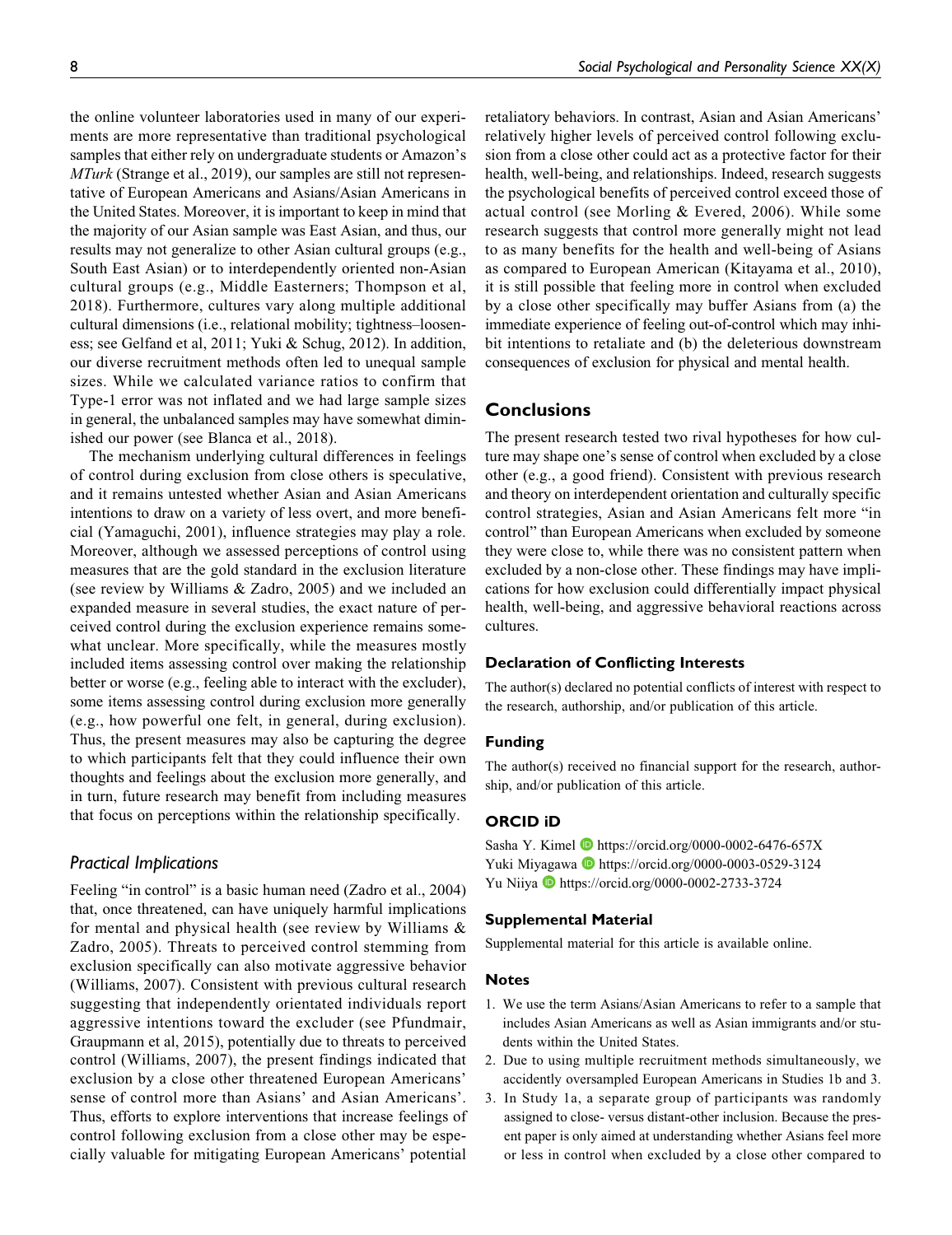European Americans, results from these conditions will be published in a separate paper.

- 4. Additional measures were included for exploratory purposes and for a separate paper on social inclusion.
- 5. In Study 3, all dependent measures used present tense language.
- 6. Results for the aggregated 12-item threat to human needs scale and its other three subscales (i.e., self-esteem, belonging, meaningful existence) did not show the same pattern of effects (see SOM Tables 5–8). Moreover, random effects meta-analyses indicated that Asian/Asian Americans did not differ from European Americans on these measures when excluded by a close- |Hedge's gs|  $\leq 0.10$ ,  $|SEs| \geq 0.06$ ,  $|zs| \leq 1.06$ ,  $ps \geq .291$ ,  $95\%$  CIs = [LLs  $\leq$  $-0.06$ , ULs  $\geq 0.15$ ] or distant-other, |Hedge's gs|  $\leq 0.04$ , |SEs|  $\geq 0.07$ ,  $|zs| \leq 0.48$ ,  $ps \geq .633$ , 95% CIs = [LLs  $\leq -0.11$ , ULs  $\geq$  0.16]. Subgroup analyses suggested that differences in culture effect sizes between the conditions were also nonsignificant, |Hedge's gs|  $\leq 0.07$ , |SEs of difference|  $\geq 0.10$ , |zs|  $\leq 0.43$ , ps  $\geq$ .667.

#### **References**

- Blanca, M. J., Alarcón, R., Arnau, J., Bono, R., & Bendayan, R. (2018). Effect of variance ratio on ANOVA robustness: Might 1. 5 be the limit? Behavior Research Methods, 50(3), 937–962. <https://doi.org/10.3758/s13428-017-0918-2>
- Borenstein, M., Hedges, L. V., Higgins, J. P. T., & Rothstein, H. R. (2009). Introduction to meta-analysis. John Wiley & Sons.
- Chen, Z., Williams, K. D., Fitness, J., & Newton, N. C. (2008). When hurt will not heal: Exploring the capacity to relive social and physical pain. Psychological Science, 19(8), 789–795. [https://doi:10.](https://doi:10.1111/j.1467-9280.2008.02158.x) [1111/j.1467-9280.2008.02158.x](https://doi:10.1111/j.1467-9280.2008.02158.x)
- Dijkstra, M. T. M., & Homan, A. C. (2016). Engaging in rather than disengaging from stress: Effective coping and perceived control. Frontiers in Psychology, 7, 1415. [https://doi.org/10.3389/fpsyg.](https://doi.org/10.3389/fpsyg.2016.01415) [2016.01415](https://doi.org/10.3389/fpsyg.2016.01415)
- Downey, G., Freitas, A., Michaelis, B., & Khouri, H. (1998). The selffulfilling prophecy in close relationships: Rejection sensitivity by romantic partners. Journal of Personality and Social Psychology, 75, 545–560.
- Eysenck, H. J. (1959). Manual of the Maudsley personality inventory. University of London Press.
- Fiske, S. T., & Yamamoto, M. (2005). Coping with rejection: Core social motives across cultures. In K. D. Williams, J. P. Forgas, & W. von Hippel (Eds.), Sydney symposium of social psychology series. The social outcast: Ostracism, social exclusion, rejection, and bullying (p. 185–198). Psychology Press.
- Garris, C. P., Ohbuchi, K. I., Oikawa, H., & Harris, M. J. (2011). Consequences of interpersonal rejection: A cross-cultural experimental study. Journal of Cross-Cultural Psychology, 42(6), 1066–1083. <https://doi.org/10.1177/0022022110381428>
- Gelfand, M. J., Raver, J. L., Nishii, L., Leslie, L. M., Lun, J., Lim, B. C., Duan, L., Almaliach, A., Ang, S., Arnadottir, J., Aycan, Z., Boehnke, K, Boski, P., Cabecinhas, R., Chan, D., Chhokar, J., D'Amato, A., Ferrer, M., FischlmayrI. C., & ... Aycan, Z. (2011). Differences between tight and loose cultures: A 33 nation study. Science, 332(6033), 1100–1104. [https://doi.org/10.](https://doi.org/10.1126/science.1197754) [1126/science.1197754](https://doi.org/10.1126/science.1197754)
- Graupmann, V., Pfundmair, M., Matsoukas, P., & Erber, R. (2016). Rejection via video: The impact of observed group and individual rejection. Social Psychology, 47, 345–350. [https://doi.org/10.1027/](https://doi.org/10.1027/1864-9335/a000283) [1864-9335/a000283](https://doi.org/10.1027/1864-9335/a000283)
- Haase, C. M., Heckhausen, J., & Silbereisen, R. K. (2012). The interplay of occupational motivation and well-being during the transition from university to work. Developmental Psychology, 48(6), 1739–1751.<https://doi.org/10.1037/a0026641>
- Helzer, E. G., & Jayawickreme, E. (2015). Control and the "good life": Primary and secondary control as distinct indicators of well-being. Social Psychological and Personality Science, 6(6), 653–660.<https://doi.org/10.1177/1948550615576210>
- Kim, H. S., Sherman, D. K., & Taylor, S. E. (2008). Culture and social support. American Psychologist, 63(6), 518–526. [https://doi.org/](https://doi.org/10.1037/0003-066X) [10.1037/0003-066X](https://doi.org/10.1037/0003-066X)
- Kimel, S. Y., Mischkowski, D., Kitayama, S., & Uchida, Y. (2017). Culture, emotions, and the cold shoulder: cultural differences in the anger and sadness response to ostracism. Journal of Cross-Cultural Psychology, 48(9), 1307–1319. [https://doi.org/10.1177/002202211](https://doi.org/10.1177/0022022117724900) [7724900](https://doi.org/10.1177/0022022117724900)
- Kitayama, S., Karasawa, M., Curhan, K. B., Ryff, C. D., & Markus, H. R. (2010). Independence and interdependence predict health and wellbeing: Divergent patterns in the United States and Japan. Frontiers in Psychology, 1, 163. [https://doi.org/10.3389/fpsyg.](https://doi.org/10.3389/fpsyg.2010.00163) [2010.00163](https://doi.org/10.3389/fpsyg.2010.00163)
- Kitayama, S., & Uchida, Y. (2005). Interdependent agency: An alternative system for action. In R. M. Sorrentino, D. Cohen, J. M. Olson, & M. P. Zanna (Eds.), Cultural and social behavior: The Ontario Symposium (Vol. 10, pp. 137–164). Lawrence Erlbaum Associates Publishers.
- Markus, H. R., & Kitayama, S. (1991). Culture and the self: Implications for cognition, emotion, and motivation. Psychological Review, 98(2), 224–253. [https://doi.org/10.1037/0033-295X.98.](https://doi.org/10.1037/0033-295X.98.2.224) [2.224](https://doi.org/10.1037/0033-295X.98.2.224)
- Morling, B., & Evered, S. (2006). Secondary control reviewed and defined. Psychological Bulletin, 132(2), 269–296. [https://doi.org/](https://doi.org/10.1037/0033-2909.132.2.269) [10.1037/0033-2909.132.2.269](https://doi.org/10.1037/0033-2909.132.2.269)
- Over, H., & Uskul, A. K. (2016). Culture moderates children's responses to ostracism situations. Journal of Personality and Social Psychology, 110(5), 710–724. [https://doi.org/10.1037/](https://doi.org/10.1037/pspi0000050) [pspi0000050](https://doi.org/10.1037/pspi0000050)
- Park, J., Yamaguchi, S., Sawaumi, T., & Morio, H. (2018). Dialectical thinking and its influence in the world: A new perspective on East Asians' control orientations. In J. Spencer-Rodgers & K. Peng (Eds.), The psychological and cultural foundations of East Asian cognition: Contradiction, change, and holism (pp. 309–334). Oxford University Press.
- Pfundmair, M., Aydin, N., Du, H., Yeung, S., Frey, D., & Graupmann, V. (2015). Exclude me if you can: Cultural effects on the outcomes of social exclusion. Journal of Cross-Cultural Psychology, 46(4), 579–596.<https://doi.org/10.1177/0022022115571203>
- Pfundmair, M., Graupmann, V., Frey, D., & Aydin, N. (2015). The Different behavioral intentions of collectivists and individualists in response to social exclusion. Personality and Social Psychology Bulletin, 41(3), 363–378.<https://doi.org/10.1177/0146167214566186>